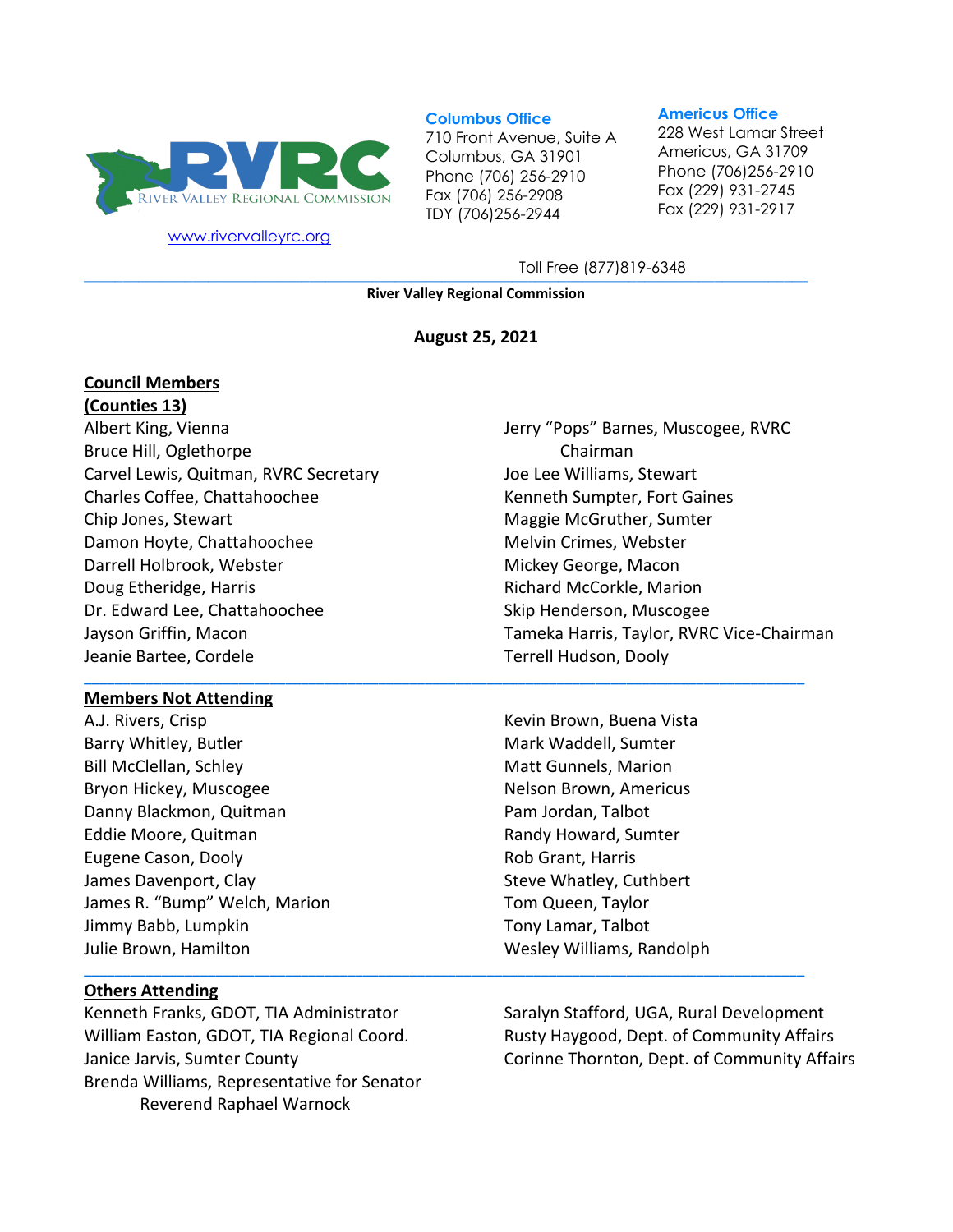#### **Staff**

Jim Livingston, Executive Director Gerald Mixon, Planning Director Janice West, WIOA Director Mariyana Kostov, GIS

John Morgan, Bike-Ped Planner Becky Holmes, Office Manager Merri Spence, Executive Secretary Katie Howard, AAA Director

## WELCOME AND RECOGNITION OF VISITORS

Jerry "Pops" Barnes, Chairman, brought the River Valley Regional Commission council meeting to order at 10:30 a.m.

**\_\_\_\_\_\_\_\_\_\_\_\_\_\_\_\_\_\_\_\_\_\_\_\_\_\_\_\_\_\_\_\_\_\_\_\_\_\_\_\_\_\_\_\_\_\_\_\_\_\_\_\_\_\_\_\_\_\_\_\_\_\_\_\_\_\_\_\_\_\_\_\_\_\_\_\_\_\_\_\_\_\_\_\_\_\_\_\_\_\_\_\_\_**

**\_\_\_\_\_\_\_\_\_\_\_\_\_\_\_\_\_\_\_\_\_\_\_\_\_\_\_\_\_\_\_\_\_\_\_\_\_\_\_\_\_\_\_\_\_\_\_\_\_\_\_\_\_\_\_\_\_\_\_\_\_\_\_\_\_\_\_\_\_\_\_\_\_\_\_\_\_\_\_\_\_\_\_\_\_\_\_\_\_\_\_\_\_**

Carvel Lewis, Secretary, then gave the invocation and Tameka Harris, Vice Chairwoman, led the council in the Pledge of Allegiance.

#### REVIEW/APPROVAL OF JUNE 23, 2021 MINUTES

Council reviewed the June 23, 2021 meeting minutes which were either mailed or emailed to council members the previous week for their review. The minutes were also included in the council packets that were available at the meeting.

There being no additions or changes Pops Barnes, Chairman, requested a motion to approve the June 23, 2021 council minutes as presented.

Terrell Hudson, Dooly County, made the motion to approve the June 23, 2021 minutes as presented; Melvin Crimes, Webster County seconded the motion. The motion passed with no opposition.

#### DEPARTMENT OF COMMUNITY AFFAIRS

Rusty Haygood gave an update for the Georgia Department of Community Affairs on the Georgia Rental Assistance Program. Mr. Haygood advised the state has awarded almost one billion dollars in rental assistance money to renters who have had issues with COVID. Mr. Haygood asks the Council to direct people in our communities to the website: georgiarentalassistance.ga.gov to apply. The landlord and the tenant must both participate in the program and the funds will go directly to the landlord/property manager for up to 12 months of assistance in arrears. This program may also help with utility delinquencies. This assistance will benefit both the owner of the property and the renter.

Mr. Haygood also reported that in the next couple months there will also be a mortgage assistance program for homeowners that have been affected by COVID.

Mr. Haygood spoke about the Community Development Block Grant CV (Corona Virus) funding. He said the state received about \$75 million in funding. Regional food banks and food pantries will benefit. These funds are CDBG funds and changes have been made. The \$750,000 maximum award amount has been increased to \$1,000,000. A 90%/10% match is required with the community contributing 10%. He advised the application process has already begun and will close on December 10, 2021.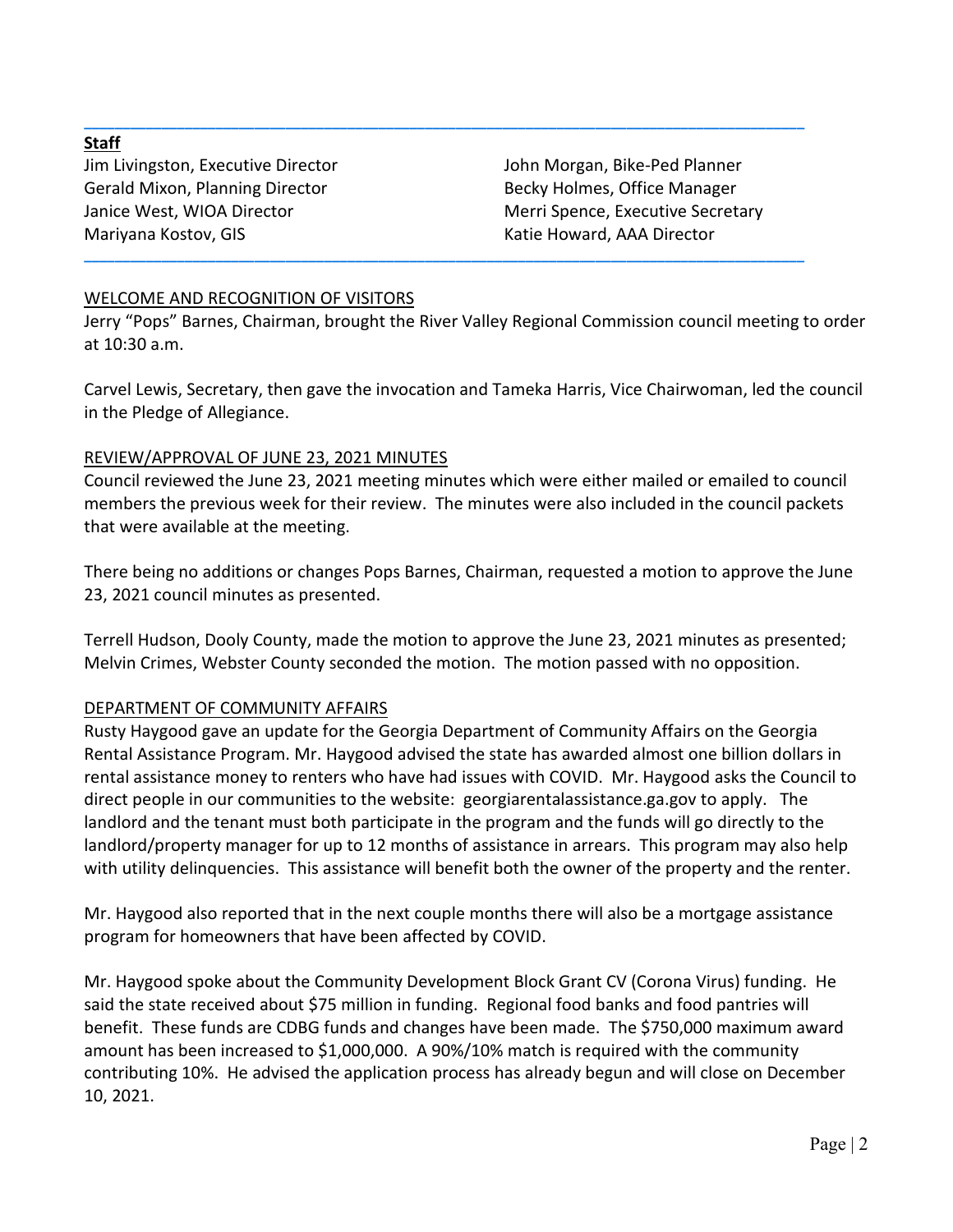Mr. Haygood also spoke about the 2020 Census. Statewide, Georgia grew by about 1,000,000 people, or just over 10%. 99.9% of households in the state were counted according to the US Census Bureau. A decrease of about 2,000 people was reported in the RVRC region; with 14 of 16 counties in the region losing population. Mr. Haygood says leadership is needed, not panic. Planning is very important now. The best times for planning are when your community is growing quickly or when your community has a decline in population.

Right now, there is a once in a lifetime opportunity to tap into federal funds. The American Rescue Plan Act of 2021 (ARPA) funds are available through the state Office of Planning & Budget. The deadline has been extended for another two months. Eligible projects are: Water and Sewer Infrastructure, Broadband, and Negative Economic Impact.

A Council member asked Mr. Haygood define the term negative economic impact and identify what type of project that might entail. Mr. Haygood says there has not been a definition; it gives communities the liberty to define it themselves.

Carvel Lewis, Quitman County, asked how to relay information about the assistance to the food pantries. Mr. Haygood replied that board members need to take the information back to the communities. The local governments apply to DCA for this assistance.

## TIA UPDATE – RIVER VALLEY REGION

Kenneth Franks, GDOT TIA Administrator, gave a presentation updating the Council on the progress of regional TIA projects. He said that the TIA total collections for local discretionary (25%) was \$103,824,277 through June 2021 for the local governments in the River Valley. Collections for the approved investment list (75%) was \$311,472,829 for a total collection of \$415,297,106.

Mr. Franks explained that 16 projects have been completed, 5 are ongoing, and 2 projects will be let before the end of the TSPLOST timeline in 2022.

William Eastin, GDOT TIA Regional Coordinator, shared photos of projects that have been completed and ones that are underway.

#### OFFICE OF PLANNING AND BUDGET ARPA FUNDING

Jim Livingston, RVRC Executive Director, spoke on the three areas for funding: Water and Sewer Infrastructure, Broadband, and Negative Economic Impact.

Jim said, the RVRC has been working with every community to prioritize the Water and Sewer Infrastructure applications. The RVRC is currently working with about 19 communities and about 30 applications are being developed in the region. The goal is to get as many of these resources into the region as possible.

Jim mentioned that there was more activity around Broadband that was encouraging for the region. He said regarding Negative Economic Impact, that everyone should look at partnerships in their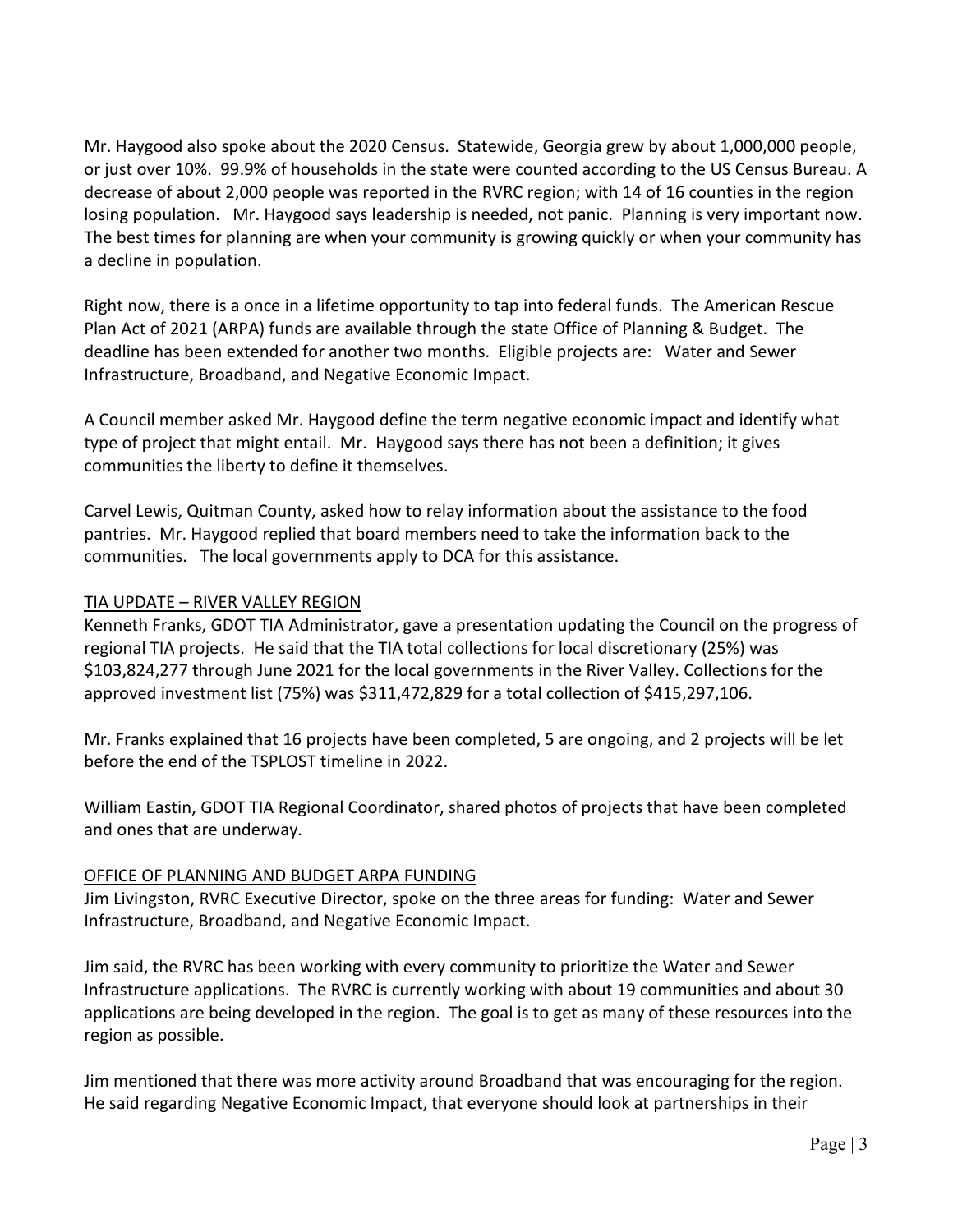communities. There is a lot of flexibility with what can be done with the funding. He added that there is Economic Development Administration Funding for Economic Development projects.

### RECOGNITION FOR YEARS OF SERVICE

Jim recognized and thanked the following for their dedicated years of service:

Sarah Walls, Executive Director, 50 Years of Service; Katie Howard, AAA Director, 20 Years of Service; Franetta Miles, Wellness Coordinator/Special Projects, 20 Years of Service; Kia Barrow, ADRC Program Manager, 15 Years of Service; Mariyanna Kostov, GIS, 15 Years of Service; LaCarole Lloyd, MDSQ Options Councilor, 5 Years of Service; Eboni Morris-Key, ADRC Councilor; Caregiver Specialist, 5 Years of Service.

# PROPOSED COUNCIL MEETING DATES FOR FY22

The FY22 Meeting Dates were presented to the council in their council packets. Darrell Holbrook, Webster County made the motion to approve the FY22 Meeting Dates as presented; Joe Lee Williams, Stewart County seconded the motion. The motion passed with no opposition.

## STAFF REPORTS

Katie Howard, AAA Director, read a success story detailing how the Aging and Disability Resource Connection (ADRC) helped a caregiver and client by providing assistive technology. This technology increased the independence of the client as well as reassured the caregiver that medication was being taken as prescribed.

Gerald Mixon, Planning Director, reports that work continues with several comprehensive and predisaster mitigation plans that are in various stages of development. Staff continues to provide technical assistance under zoning administration contracts and progress continues with the DOT contracts. Staff is assisting with a historic resources survey in Vienna. Key staff with the environmental consulting firm that were engaged 2-3 years ago to assist with brownfield identification resigned and RVRC has initiated a consultant procurement process. The council was reminded of the importance of educating the public about the need for TSPLOST renewal in next May's election.

Janice West, WIOA Director, reports WIOA services locations are open and operating utilizing safe protocols. Enrollment numbers are expected to increase as the Fall semester begins with colleges and universities started. Regional unemployment rate as of June 2021 was 5.7% which was a decrease over rates of 8.2% in June 2020. Since March 2020, regional Unemployment Insurance (UI) claims as of August  $7<sup>th</sup>$  total 164,950 claims filed. WIOA department will be having the annual WIOA State monitoring during the week of August  $30<sup>th</sup>$  – September 3, 2021.

# ADJOURN

Mr. Barnes, Chairman, asked if anyone had announcements. No one had any announcements so Mr. Barnes thanked everyone and asked that they please be safe. He requested a motion for the meeting to be adjourned.